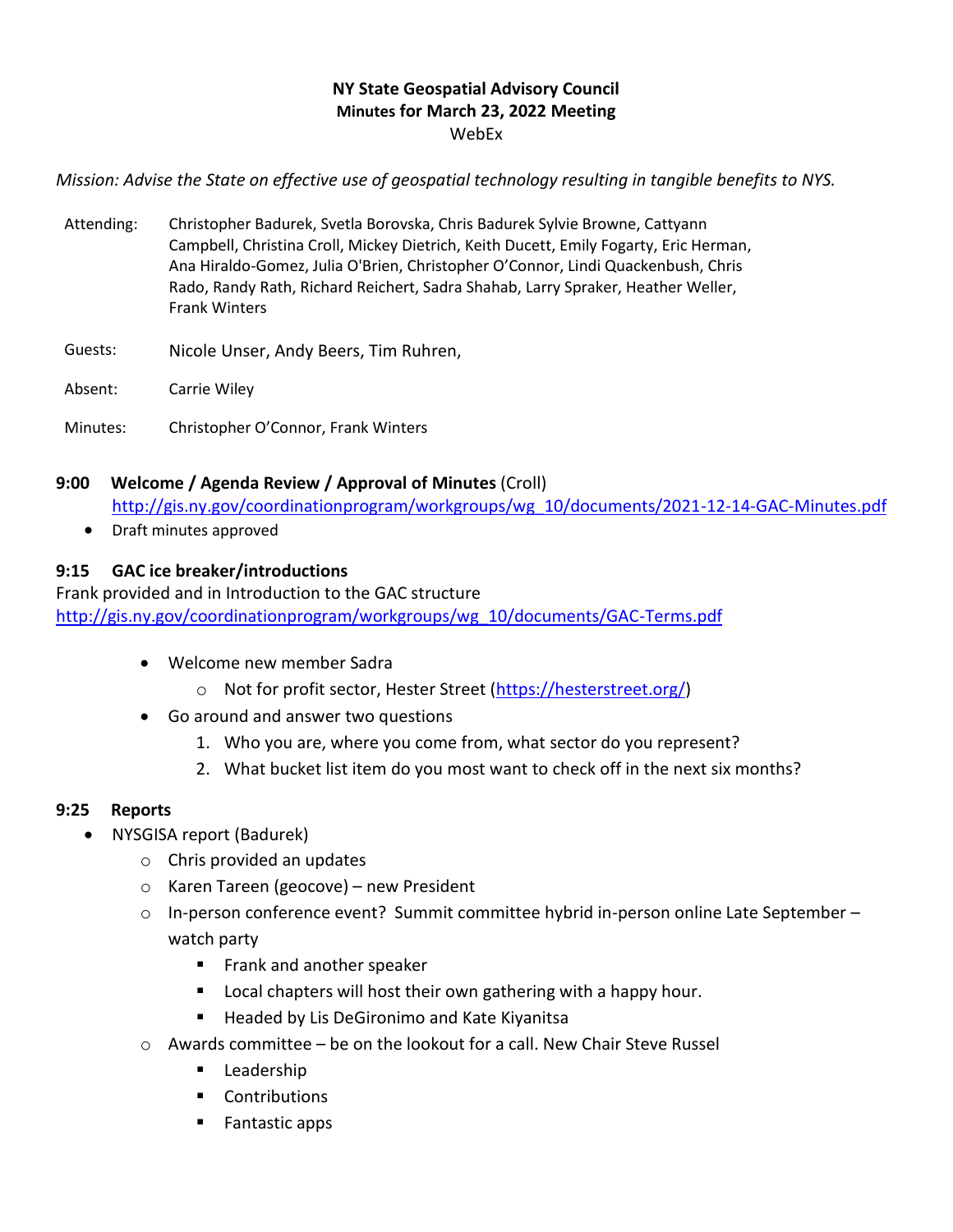- o Recordings from the fall meeting now on the [YouTube](https://www.youtube.com/c/NYSGISAssociation) channel
	- Including the 911 remembrance
- o Professional develop
- o Micro-credentialling workshop
- o GIS-P workshop planned
	- Exam study group
	- Where are we with placing GIS-P in the hiring process
- o Student event to demo of work
- $\circ$  Regional events goal to strengthen regional groups
	- GIS SIG Rochester in-person 100 people 4/5
		- Keynote Justin Madrin history of redlining
	- **■** LIGIS 4/6 virtual
	- **E** Stratus meeting SUNY ESF 5/35 25<sup>th</sup> UAS and GIS applications drones as a means of GIS data collection
- o GeoCon dedicated to in-person next fall 2023
- GIO/GPO report (Winters)
	- o Frank Provide an update on GPO activities including:
		- Street and Address Maintenance
			- Weekly edits are off to a good start averaging just over 10,000/week.
			- The purchase of 1Integrate from 1Spatial continues to move forward,
			- We continue to push for a way to update and maintain Zip Code attributes.
			- Delivered over eight million geocodes in a month for the first time in February. o New record is 8.1 million.
			- An upgrade to GeoLynx, the online editing software, is coming soon...we hope.
		- Civil Boundaries
			- 2020 Census Population added to all files in October 2021
			- Updated shoreline and minor boundary corrections will be published in June 2022
		- Statewide Parcel Map Program
			- 2020 Parcels now available
			- 2021 Parcel processing is almost complete early April 2022 publishing update planned for all but 3 counties (Monroe, Rockland, and Westchester)
		- Planned 2022 Orthoimagery Project
			- Update 18 counties last flown in 2017 and 2018
			- Chemung, Cortland, Schuyler, and Warren funding upgrades
			- Continues 2-year update partnership with NYC
			- Scheduled for 2022 flights
			- NYC ~80% flown
			- Will leave 6 counties flown in 2018 to be updated in 2023: Cayuga, Ontario, Seneca, Tompkins, Wayne, and Yates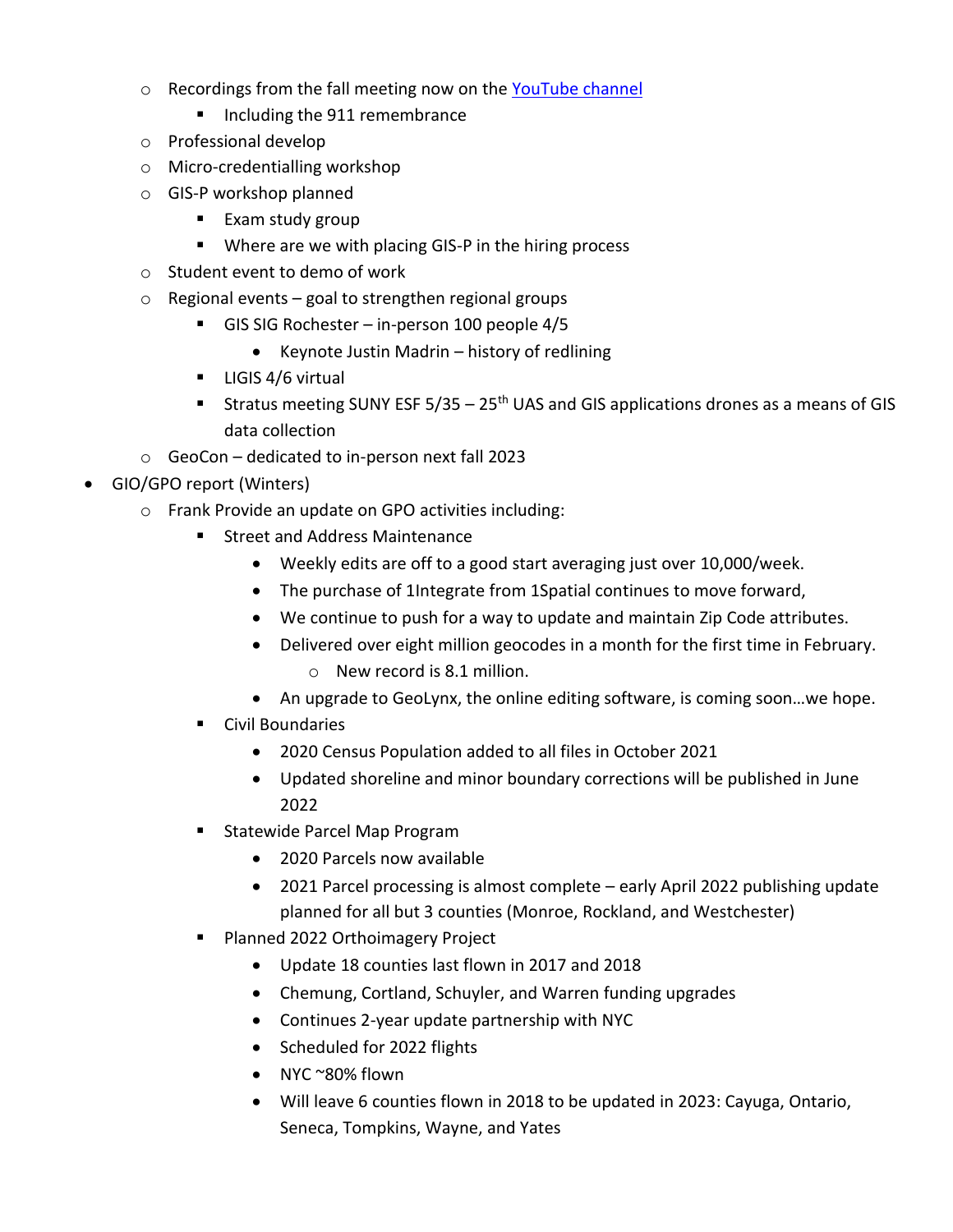- LIDAR
	- 2019 FEMA/USGS LIDAR Project:
		- o Niagara, Putnam, Westchester available
		- o Rest expected to be available this Summer
		- o 2019 USGS LIDAR Project
		- o Still in review. Deadline for release is 3/31/22.
	- Planned 2022 LIDAR Project:
		- o USGS issued initial award
		- o 3DEP Funding for \$216,000
		- o (~30% of cost)
		- o ~3200 square miles of 0.7-m LIDAR
			- Replaces less precise data from 2011 in Rockland County
			- Replaces 2014 data in other 3 counties
			- Scheduled for 2022 flights
	- Emergency Management Support
		- $\circ$  2 GPO GISS deployed to Kentucky 12/19/21 01/01/22
		- o ESRI Collector application for OEM managed ice jam monitoring
		- o Survey 123 survey to allow public to report damage due to ice jams
		- o DHSES has access to Small Business Administration funds
		- o Update to Survey 123/QuickCapture app for Wide Area Search
		- o DHSES OFPC uses it
		- o NYS EOC activation for COVID- 19 ended 3/11/22
	- Clearinghouse Replacement
		- o ITS Web team engaged
		- o ShareGIS setting up ESRI hosted AGOL
		- o Two phases planned:
		- o Move content & data off old server
		- o Will use Drupal, ESRI Hub, and AGOL maps for info and basic data access
		- o Retain Discover GIS application
		- o Add customized map interface and increased functionality
		- o Will use ESRI Enterprise for customization
		- o Retire Discover GIS application
		- o Schedule TBD, but aiming for Phase 1 in 6 months
	- GIS Platforms
		- o There have been 290,110,421 service requests since December 14, 2021.
- GCO report (O'Connor)
	- $\circ$  Chris provided an overview of the ITS GIS Client office (GCO). The GCO supports 12 agencies may with larger GIS footprints. This is a subset of the agencies represented in the State Agency Advisory group. Considering the purpose of GAC Chris proposed limiting the GCO report to bigger initiatives under GPO in the future. The State agency group can take the lead on other items. Eric mentioned the GCO could focus on strategic and tech directions. Chris added that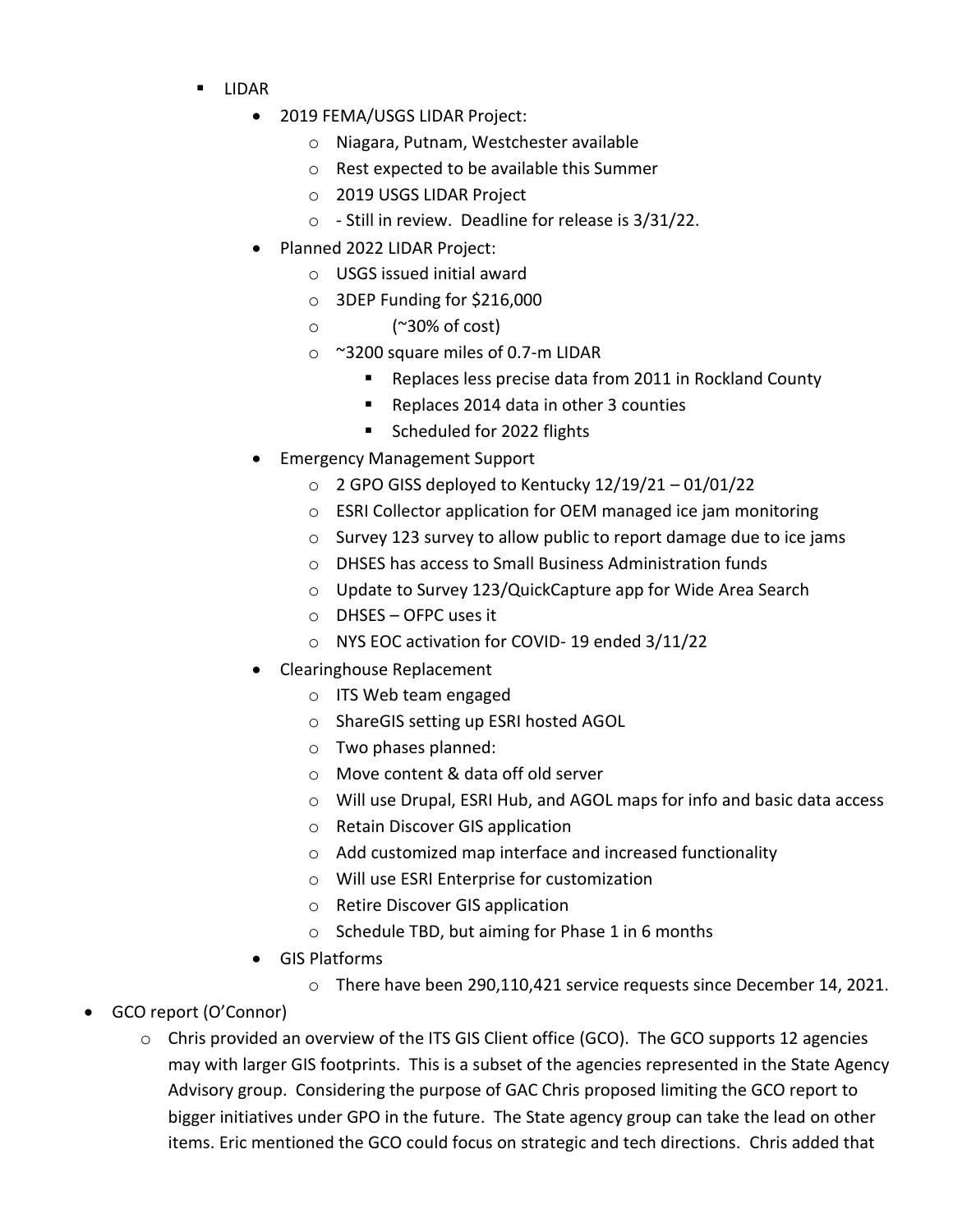functional needs of clients drive direction. Both ESR and QGIS are being used. Chris also manages data intelligence and the open data platform. Chris is interested in bringing the GIS Clearinghouse, NYC GIS web page, and the open data environments closer together with the end user in mind.

#### **10:30 Break**

- Federal report (O'Brien)
	- o Julia provided a federal report. Here is the link: [http://gis.ny.gov/coordinationprogram/workgroups/wg\\_10/documents/2021-12-14-GAC](http://gis.ny.gov/coordinationprogram/workgroups/wg_10/documents/2021-12-14-GAC-federal-report.pdf)[federal-report.pdf](http://gis.ny.gov/coordinationprogram/workgroups/wg_10/documents/2021-12-14-GAC-federal-report.pdf)
	- o Julia would not be surprised of the NGS modernization is pushed back beyond 22/23.
- State Agency Advisory Group report (Herman)
	- $\circ$  Eric provided a recap of the 1/11/22 meeting of the State Agency Advisory Group. Here is the link: [http://gis.ny.gov/coordinationprogram/workgroups/wg\\_7/meetings/2022-01-meeting](http://gis.ny.gov/coordinationprogram/workgroups/wg_7/meetings/2022-01-meeting-minutes.pdf)[minutes.pdf](http://gis.ny.gov/coordinationprogram/workgroups/wg_7/meetings/2022-01-meeting-minutes.pdf)
	- o Next Meeting 4/19

## **10:55 Real time/Near Real time aerial imagery** (Ruhren)

Tim started by suggesting a change to the title to include newer imagery than the basics. We started thinking about filling the gaps:  $1<sup>st</sup>$  awareness – there used to be a work group and outreach around remote sensing.  $2^{nd}$ , we should determine if there is enough need to pursue a access mechanism agencies could use. Tim proposed setting aside time in the September meeting to gain focus.

#### **11:00 Snowmobile Trails** (Nicole Unser, NYS Parks Snowmobile Unit)

Nicole provided an update on the NYS snowmobile trail network. The program to maintain and connect trail networks is funded through snowmobile registrations. 10,500 miles of trails are supported. There has been a huge boom in snowmobiling during the pandemic. Law enforcement is collecting information on accidents. There is a place for coordinates on the accident reports. Parks is pushing the importance of recording and analyzing the locations of snowmobile accidents. Grants are based on the milage of trails maintained by recipients. Significant changes to trails require SEQER. Landowner information is very important. Through many use cases Nicole explained the importance of GIS in managing the snowmobile network.

Christina explained how trail mapping was done in the past and is done now. Historically Parks printed 7.5 min quad maps and mailed them to counties to mark up. In 2004 GPS collection with a 3-year update requirement went in. Data comes in multiple formats. Some provide information annotating the changes. The process is very manual. Parks is hoping for an automated system to inject and process the data. Each county had different technical capacity. The trail system is a representation of what is funded but not necessarily the entire systems. Trails rerouted during the season are difficult to capture. The trails need to be better integrated in 911. Mickey suggested data transfer by shape file. Heather suggested a revamped training program for the clubs. Christina mentioned GAIA GPS as a collection platform. Nicole outlined improvements to outreach and training materials. Heather suggested that the county GIS coordinators get access to the same materials the clubs get. Eric suggested that the AGOL approach is great technically but warned the named user casts may be difficult. Nicole suggested collaboration with DOT as trail/road crossings are provided by DOT. Keith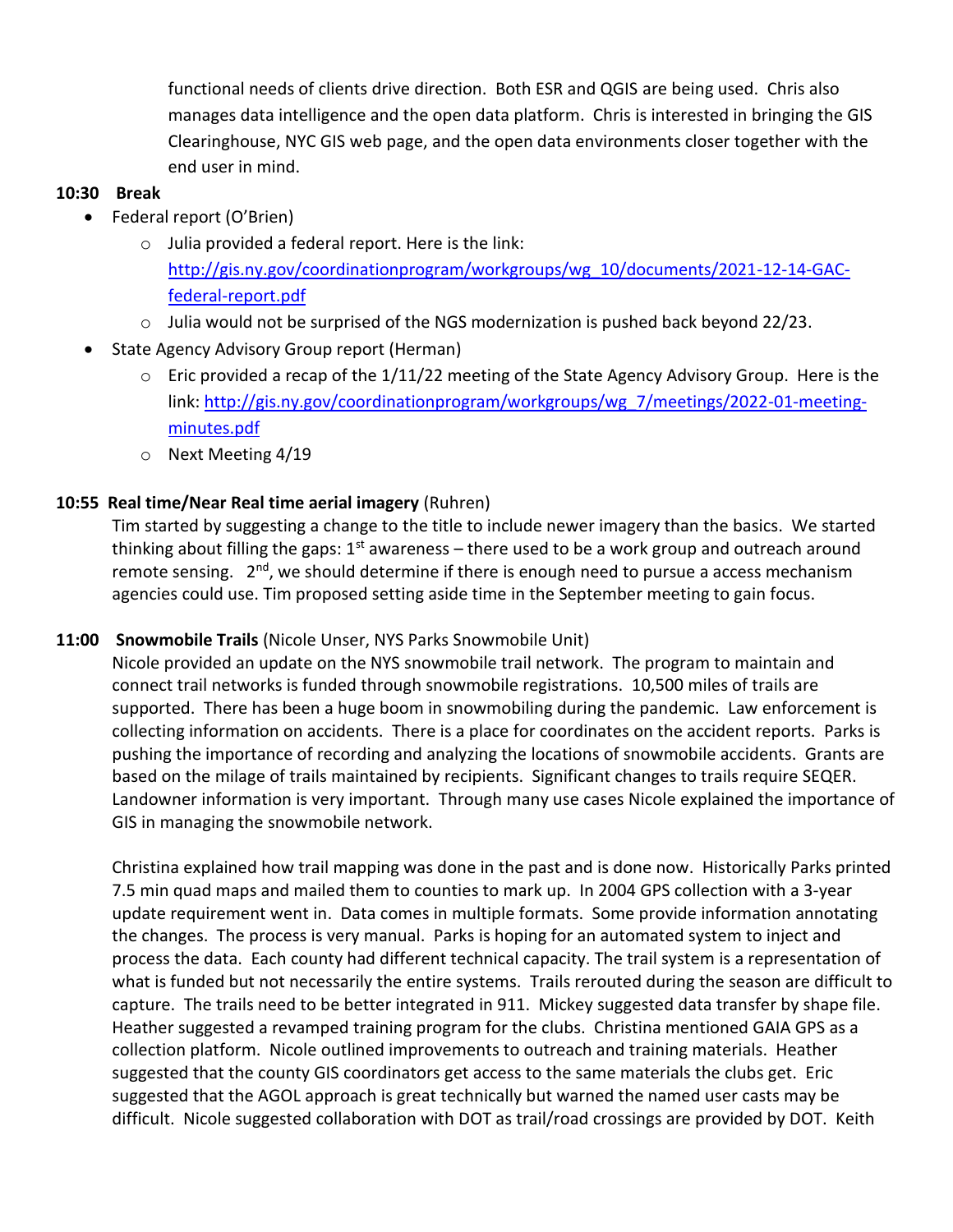mentioned a limitation in the 911 software. Trails need to be part of the road network to show up in the dispatch system.

# **11:30 Empire State Trail** (Andy Beers, EST Executive Director)

Andy Beers provided an overview of the Empire State Trail. The trail connects and integrates existing trails into a statewide route including 180 miles of new off-road trails. The project budget was \$300 million. Andy continued by discussing emergency response. The new trail segments are wide and enough to accommodate emergency vehicles with some cavoites. 99% of the trail has cell coverage. There is a debate over the need for mile post or addressing for 911 response. By popular demand guidebooks and printed maps are available. Many requests are from out of state or out of country. Andy mentioned the need to get the trail data into the commercial map/GPS companies. Frank offered to continue to make connections. Keith explained that the conveyance of the XY coordinate with a 911 call works, but dispatching to an XY is difficult.

## **12:00 Break for lunch**

## **1:00 GAC page on GIS Clearinghouse** (Winters)

- What should be kept, how should the pages be structured?
	- <http://gis.ny.gov/coordinationprogram/>
		- $\circ$  Bumpers entering realm of modern of supported web sites
		- o Frank POC from GAC- tester evaluator tester
		- $\circ$  Heather people look here for help let's make it easy POC
		- o HTTPS
		- $o$  Template yes
		- o ADA compliant
		- o Vast majority out of date
		- $\circ$  Google analytics or Splunk can remove the pages not visited
		- $\circ$  Much is out of date make archives public but clearly archive not prominent
		- $\circ$  ADA actability styles and headers
		- o Modern templates include ADA compliance
		- $\circ$  Some driven by costs if all of the minutes
		- $\circ$  Old content may be misleading a liability
		- $\circ$  One year back on note if it hasn't been used in last 2 years toss it.
		- o Work group to review and make recommendations:
			- Ana
			- Julia
			- Eric
			- Keith
			- Lindi
- <http://gis.ny.gov/coordinationprogram/workgroups/details/index.cfm?ID=10>
	- o GAC page discussion should end with Frank- what should stay, go, add

**1:37 GIS and 911 including** (Keith Ducett/Chris Rado) – continuation from last meeting Keith and Chris lead a discussion of GIS and 911 including: